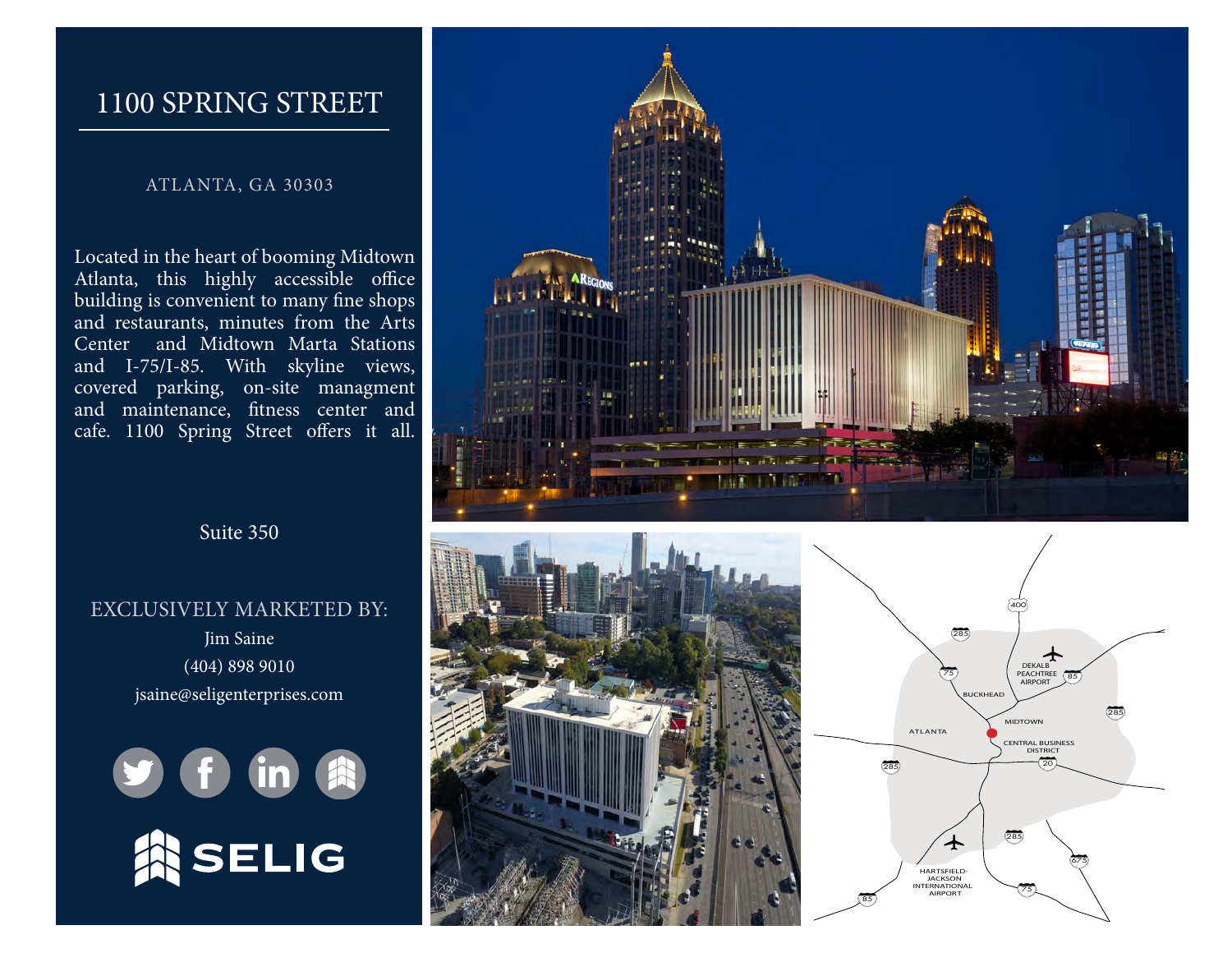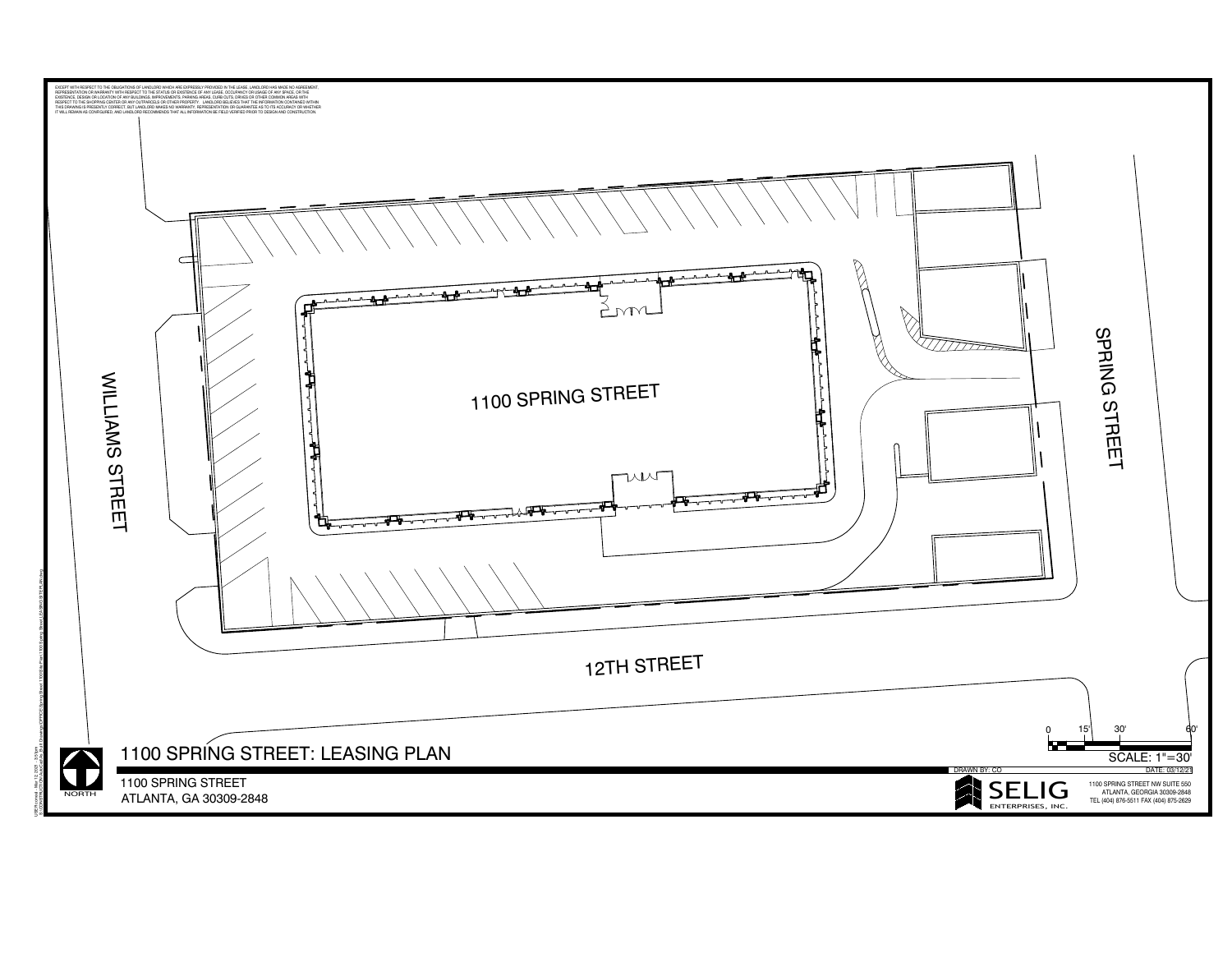DISCRET WITH ESSENT TO THE GUIDATION OF A WOLD CONTRACT ENTERTRACT WITH THE LOSE. WHO CON US MARCH IN CHREDITE<br>DISCRETE WITH A WORK CONTRACT WITH A WORKER WITH A CHREDIT RESPONSE ON THE CONTRACT WITHOUT A WORK OF A WORK C<br>



### 1100 SPRING STREET: SUITE 350 - FLOOR PLAN

1100 SPRING STREET, SUITE 350 ATLANTA, GEORGIA 30309



 $16$